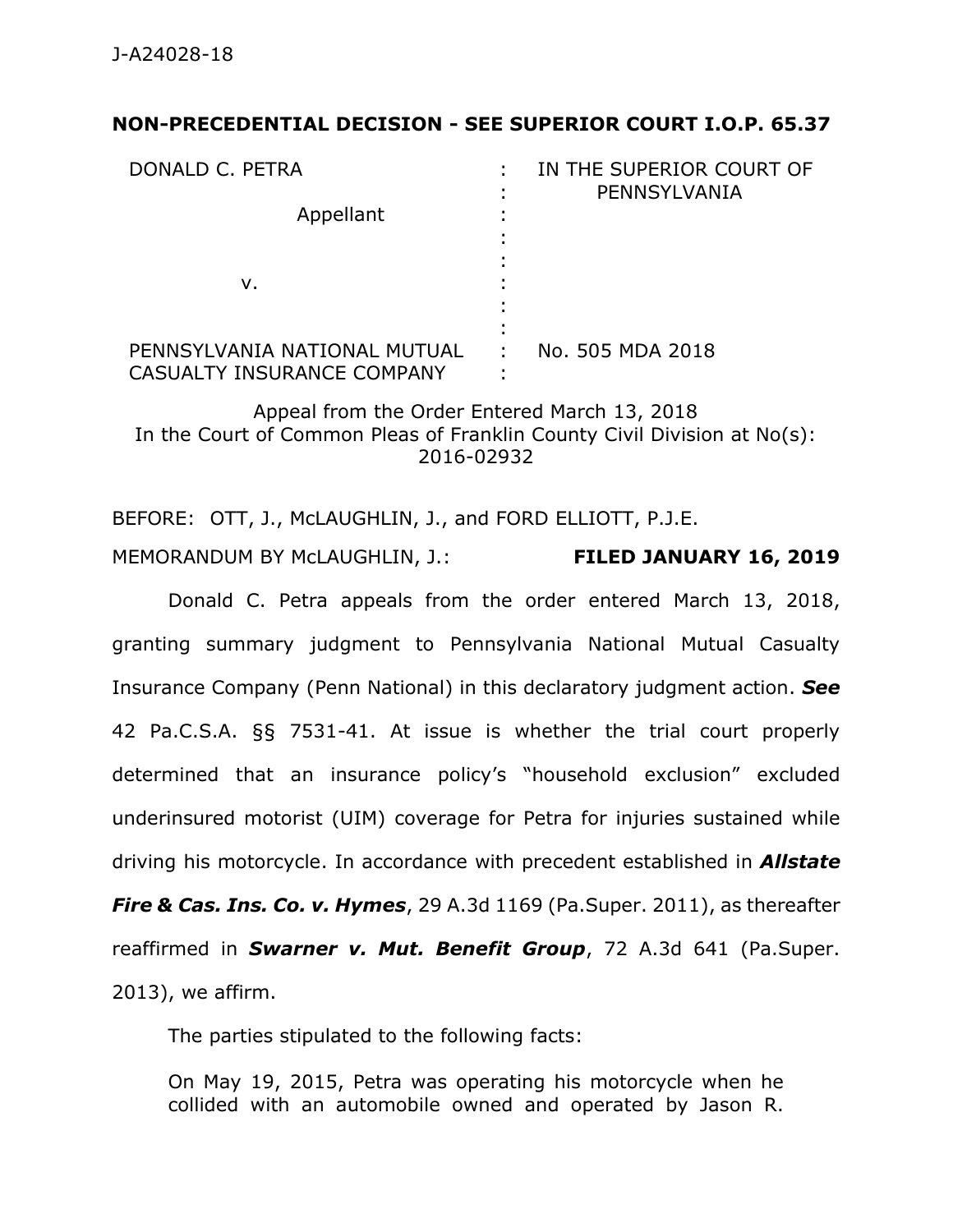Nalewak. Petra was ejected from the seat of his motorcycle and hit the ground. No other vehicles were involved in the accident. Petra sustained bodily injuries while he was "in physical contact with" his motorcycle, and while he was "separate from physical contact with" his motorcycle. Some of Petra's injuries were caused by physical contacts with Petra's own motorcycle. Between the time of the collision and when Petra's body came to rest on the ground, there was no intervening or superseding accident.

Petra is insured with Harley-Davidson Insurance Services, Inc., under a policy underwritten by Progressive Advanced Insurance Co. [(Motorcycle Policy)], but [he] had rejected uninsured and [UIM coverage]. At the time of the accident, Petra also owned a minivan [that] was insured with Penn National under Policy Number 1290185570 [(Minivan Policy)], a copy of which has been incorporated into the record by stipulation. The minivan is the only vehicle insured under the Minivan Policy underwritten by Penn National. [As] Petra rejected UIM [benefits] under the [M]otorcycle [P]olicy, he is seeking UIM benefits from his Minivan Policy to compensate for injuries related to the accident.

Trial Court Opinion, filed March 13, 2018, at 2-3 (internal citations to

Stipulated Facts, 12/21/2017, omitted).

The Minivan Policy contains a household exclusion to UIM coverage,

which provides in relevant part:

A. We do not provide Underinsured Motorists Coverage for "bodily injury" sustained:

1. By you while "occupying", or when struck by, any motor vehicle you own which is not insured for this coverage under this policy.

Minivan Policy, UIM Coverage Endorsement, Form 70-3131 (Rev. 08/12), at

1. In this context, "occupying" means "in, upon, getting in, on, out or off."

Minivan Policy, Definitions, Form PP 00 01 06 98, at 1.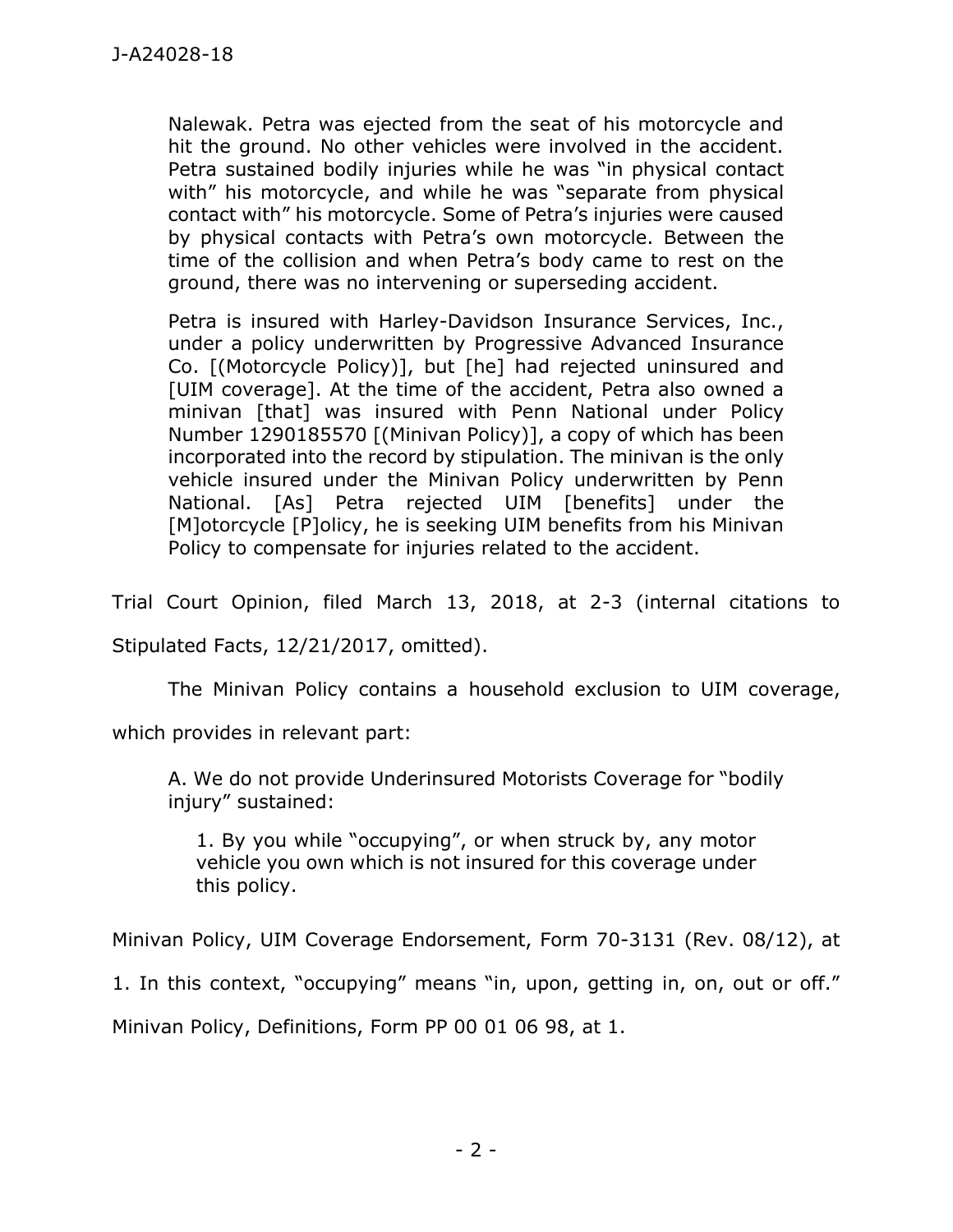In August 2016, Petra commenced this declaratory judgment action by complaint. At the close of pleadings, in December 2017, the parties filed stipulated facts and cross-motions for summary judgment. In March 2018, the trial court concluded that the household exclusion barred Petra from UIM benefits under the Minivan Policy. Trial Ct. Op. at 8. Accordingly, it denied Petra's motion for summary judgment and granted Penn National's motion. Order, 03/13/2018.

Petra timely appealed and filed a court-ordered Pa.R.A.P. 1925(b) statement. In response, the court directed our attention to its prior opinion. *See* Order, 04/03/2018.

On appeal, Petra raises the following issue:

Is [Appellant], Donald C. Petra, entitled to underinsured motorist benefits pursuant to an automobile insurance policy issued by [Appellee], Pennsylvania National Insurance Company, because the "household exclusion" does not preclude coverage as [Petra] was not "occupying" a non-insured motor vehicle when he was injured?

Petra's Br. at 2.

Petra seeks our interpretation of the rights and obligations of the parties under the Minivan Policy, an insurance contract. "The proper construction of an insurance policy is resolved as a matter of law to be decided by the court in a declaratory judgment action." *Swarner*, 72 A.3d at 644 (quoting *Hymes*, 29 A.3d at 1171). As a matter of law, our standard of review is *de novo*. *Id.*

When interpreting an insurance policy, our goal is to ascertain the parties' intentions as manifested by the policy's terms. We must give effect to clear and unambiguous terms. An insured may not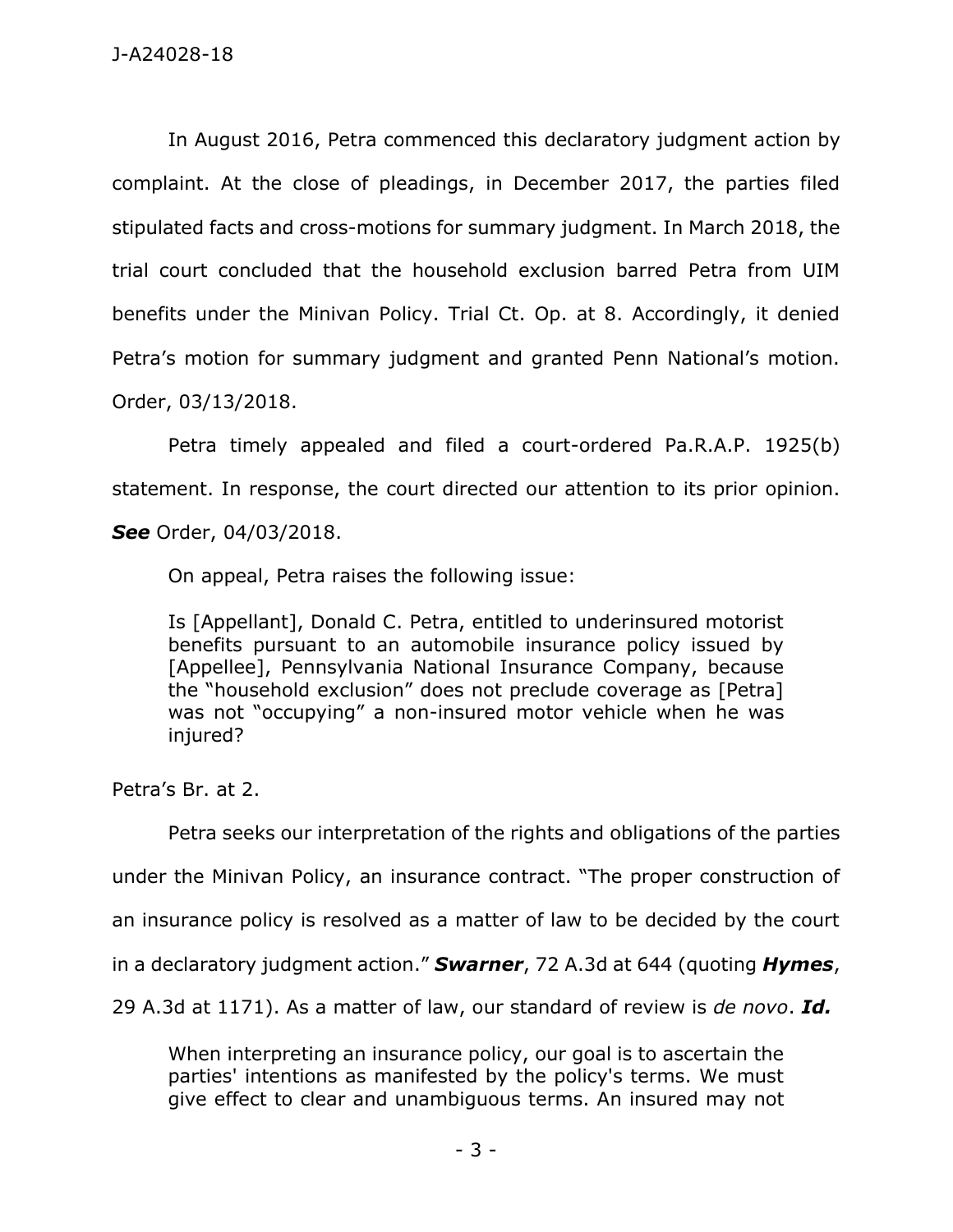complain that his or her reasonable expectations were frustrated by policy provisions and limitations that are clear and unambiguous. However, when a policy provision is ambiguous, we will construe it in favor of the insured.

## *Estate of O'Connell ex rel. O'Connell v. Progressive Ins. Co.*, 79 A.3d

1134, 1137-38 (Pa.Super. 2013).

\_\_\_\_\_\_\_\_\_\_\_\_\_\_\_\_\_\_\_\_\_\_\_\_\_\_\_\_\_\_\_\_\_\_\_\_\_\_\_\_\_\_\_\_

Here, Petra concedes the language of the Minivan Policy is "clear." Petra's Br. at 14. He further acknowledges that the household exception precludes coverage for an insured where that person is injured while "occupying" a vehicle not covered by the Minivan Policy. *Id.* at 10. Nevertheless, Petra asserts that he is entitled to UIM benefits under the Minivan Policy. *Id.* at 9. According to Petra, he was not "occupying" his motorcycle when he was injured. *Id.* at 11. Parsing the definition of "occupying," Petra suggests that "[s]ome of his injuries were sustained while he was in physical contact with the motorcycle[,] while other injuries occurred after he was separated from the motorcycle." *Id.* at 8, 14. According to Petra, Penn National could have drafted "broader and more comprehensive" language to preclude coverage in a case like this, but it failed to do so. *Id.* at 15 (citing in support *Hymes*, 29 A.3d at 1176 (Colville, J., dissenting)). <sup>1</sup> Thus, Petra concludes, the trial court erred. *Id.* at 16.

Previously, we have addressed similar circumstances. A brief review of those precedents will demonstrate why, in this case, the trial court did not err.

<sup>1</sup> Petra's reliance on the learned J. Colville's dissent in *Hymes* is misplaced, as it carries no precedential value.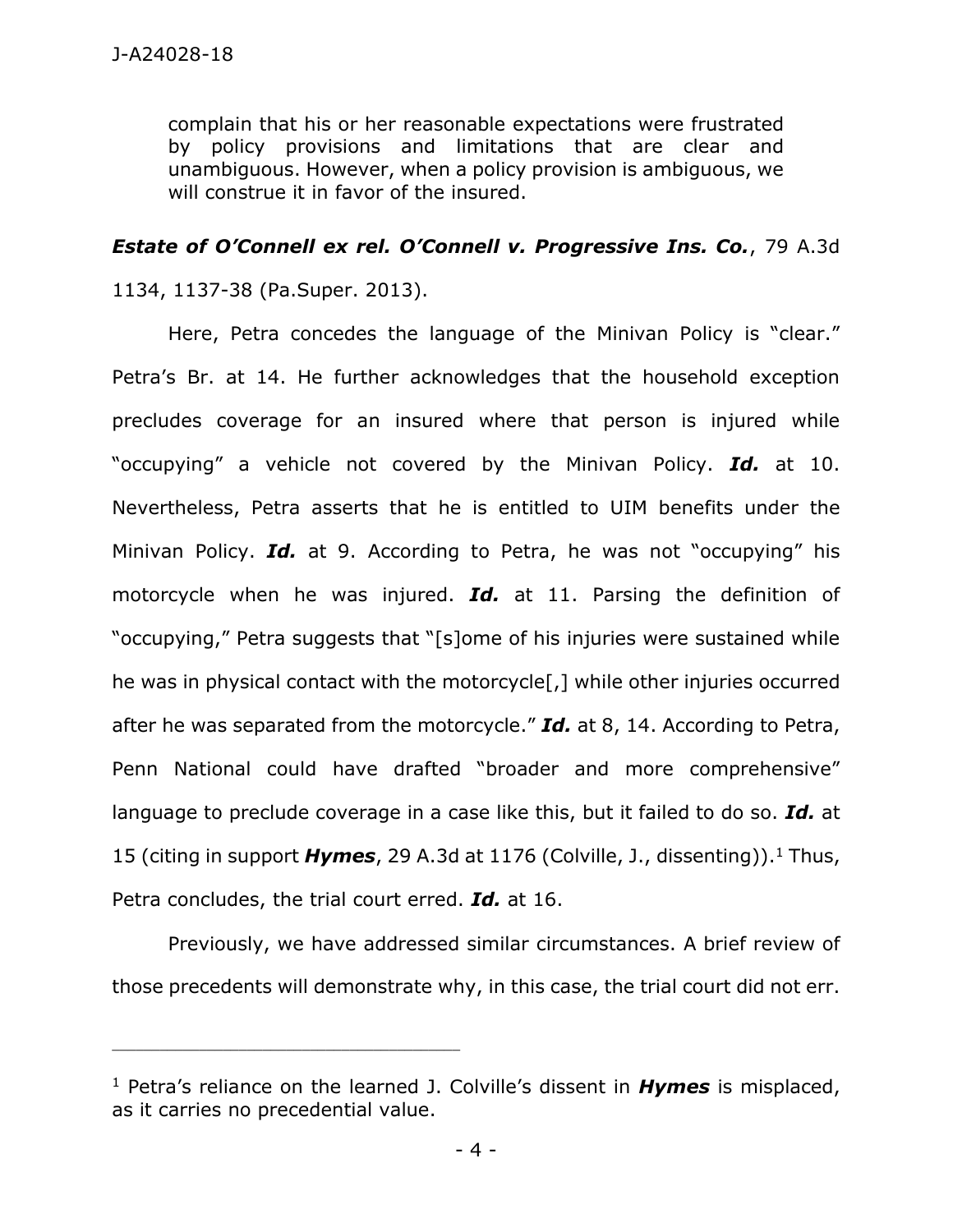In *Hymes*, the plaintiff sought UIM benefits for injuries suffered while operating a motorcycle not insured by the relevant policy. *Hymes*, 29 A.3d at 1171. Upon colliding with an automobile, the plaintiff was thrown from his motorcycle and struck the windshield of the automobile. *Id.* at 1171, 1172.

The policy at issue in *Hymes* contained a household exclusion, excluding UIM benefits to "anyone while in, or, getting into or out of or when struck by a motor vehicle owned or leased by you or a resident relative" not covered by the policy. *Id.* In seeking UIM benefits, the plaintiff argued that he had suffered no injuries until *after* he was ejected from his motorcycle and struck the windshield. *Id.* However, based on the plain language of the exclusion, the trial court denied coverage existed, and this Court affirmed. *Id.* at 1172-73. Noting that we should construe unambiguous terms in their "natural, plain, and ordinary sense," we concluded that "[s]egmenting the accident under [the plaintiff's] analysis would create an absurd result." *Id.* at 1172 (quoting trial court opinion favorably).

In contrast, this Court found coverage existed in *Swarner*. In that case, the plaintiff was thrown from her motorcycle following a collision with a pickup truck. *Swarner*, 72 A.3d at 643. She came to rest in a travel lane where she was subsequently run over by a *second* automobile. *Id.* at 643. The insurance provider denied her UIM benefits based on the policy's household exclusion. *Id.* at 644. The exclusion applied where an insured was "occupying" a vehicle not insured by the policy. *Id.* at 646. "Occupying" was defined as "1) In; 2) Upon; or 3) Getting in, on, out or off." *Id.*

- 5 -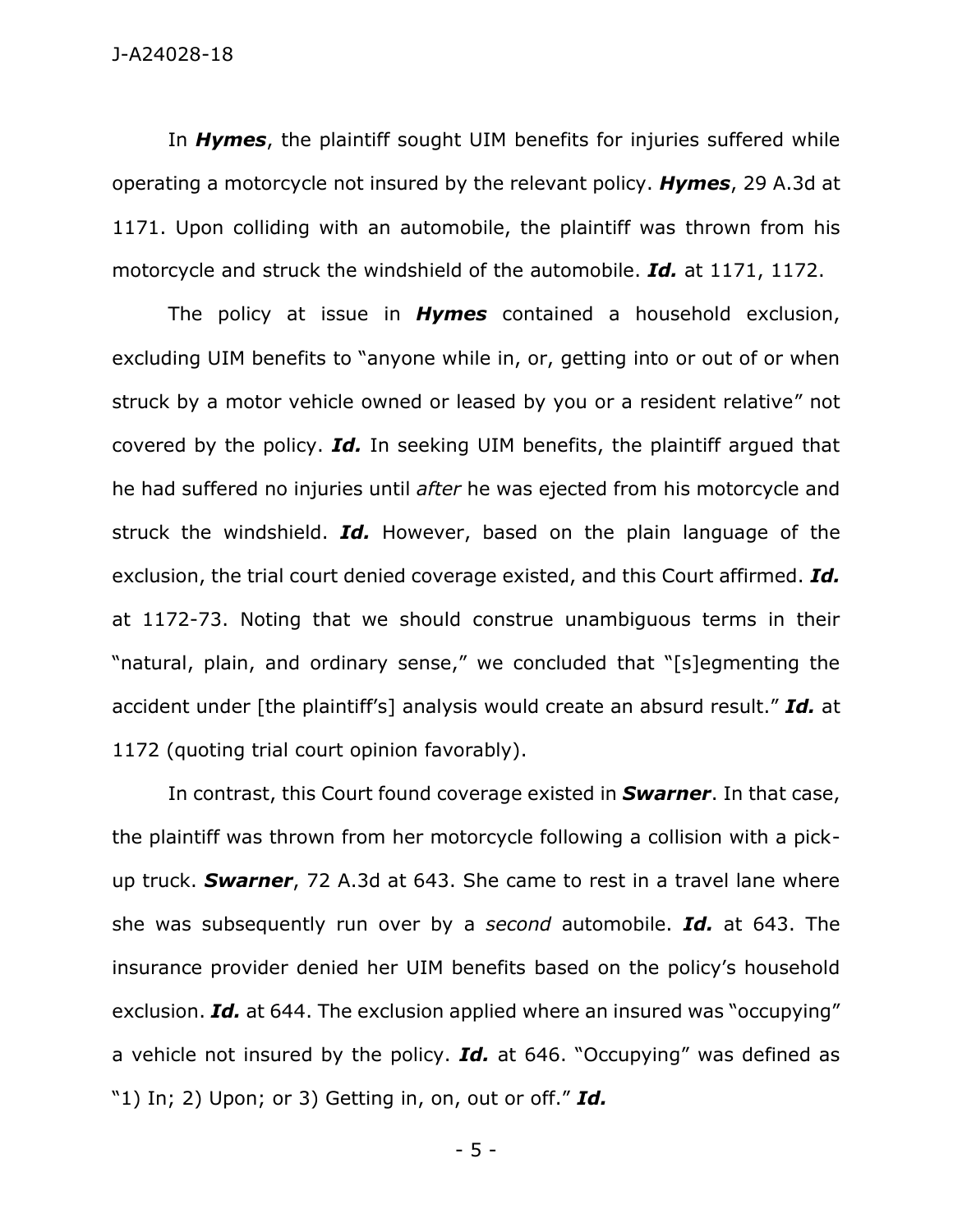The trial court agreed with the provider, but on appeal we reversed. *Id.* at 643. Critical to our analysis, and with reference to our holding in *Hymes*, we concluded that the household exclusion did not cover the facts presented, where the plaintiff was "lying in the roadway and subsequently struck by an underinsured motorist." *Id.* at 651. Under these circumstances, the plaintiff "had ceased to occupy the motorcycle" when the second accident occurred. *Id.*

Here, Petra's attempt to distinguish injuries suffered upon impact with Nalewak's vehicle from those incurred after he was thrown from his motorcycle is not persuasive. Indeed, we rejected such a distinction explicitly in *Hymes*, where we concluded—under nearly identical facts and household exclusion that recognizing coverage "would create an absurd result." *Hymes*, 29 A.3d at 1172.<sup>2</sup> Moreover, Petra's reliance on **Swarner** is misplaced. In that case, we recognized two, distinct accidents had occurred. In contrast, here, Petra stipulated that a single accident occurred and that there was no intervening or superseding accident. Stipulated Facts at 3 Nos. 14, 15. Thus, our analysis in *Swarner* is inapposite.

Construing the unambiguous terms of the household exclusion contained in the Minivan Policy, Petra suffered bodily injury while occupying his motorcycle, a vehicle not covered by the policy. Pursuant to *Hymes* and

\_\_\_\_\_\_\_\_\_\_\_\_\_\_\_\_\_\_\_\_\_\_\_\_\_\_\_\_\_\_\_\_\_\_\_\_\_\_\_\_\_\_\_\_

<sup>2</sup> It is also incongruous with Stipulated Facts agreed to by Petra. *See* Stipulated Facts at 3 No. 11 ("Mr. Petra is demanding UIM benefits as compensation for *all injuries* sustained as a result of the accident.") (emphasis added).